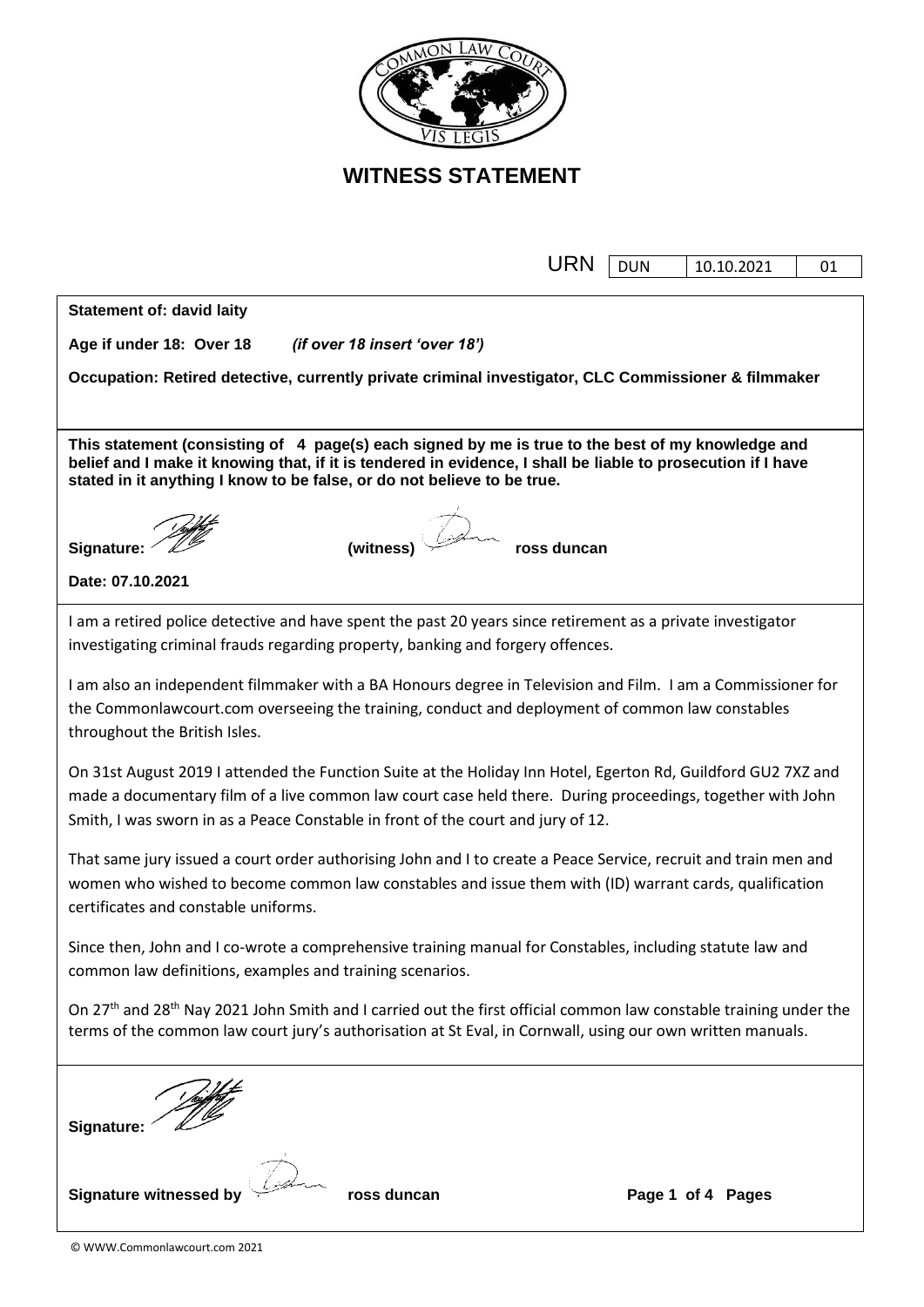

under der Stadt der Stadt der Stadt der Stadt der Stadt der Stadt der Stadt der Stadt der Stadt der Stadt der DUN 10.10.2021 01

### **CONTINUATION SHEET**

**Statement of:** 

**Page 2 of 4 Pages.**

37 men and women were fully trained and qualified as common law constables. Also present at the training sessions was Mick Stott whom I had not previously met.

I was given to understand that Mick Stott was to observe and take notes of the training with a view to training other men and women on behalf of the commonlawcourt.com. John Smith and I both gave Mick Stott full copies of the training manuals we had each created. It was my belief this was in order for Mick Stott to assist us in rolling out the common law constable training, as an unpaid volunteer. The manual handed over comprised of lawful definitions and instructions compiled by me personally to facilitate the efficient training and subsequent lawfulness of common law constables. I also created a comprehensive Code of Conduct in respect of all constables and commissioners.

From 14<sup>th</sup> to the 18<sup>th</sup> June 2021 I attended the common law court headquarters in Dundee to observe and assist Mick Stott whilst training a number of men and women to be competent as trainers who could then go on to train other constables lawfully; again this was under the remit of the common law jury court order authorising only commonlawcourt.com to recruit and train such constables.

Whilst there all men and women being trained, including Mick Stott, collectively swore an oath of allegiance to the common law court. I am aware Mick Stott was made a fellow commissioner, one of five only commissioners of the common law court.

All CLC Commissioners have a binding agreement and duty to adhere to decisions made by the panel of commissioners. All training must adhere to the decisions made by the commissioners and must not deviate, change or alter from the course agreed without prior agreement of all Commissioners. Mick Stott was aware of the strict curriculum for the courses and knew that they should be adhered to and no changes made without a meeting of Commissioners and a formal agreement to any changes.

As far as I was aware Mick Stott had made a commitment to train constables on behalf of and under the sole lawful court order of the common law court, under the sole authority of the common law court and as per the agreed agenda for training, as had other commissioners and trained constables.

| <b>Signature:</b> |                |
|-------------------|----------------|
|                   | <b>Service</b> |

**Signature witnessed by ross duncan Page 2 of 4 Pages**

© WWW.Commonlawcourt.com 2021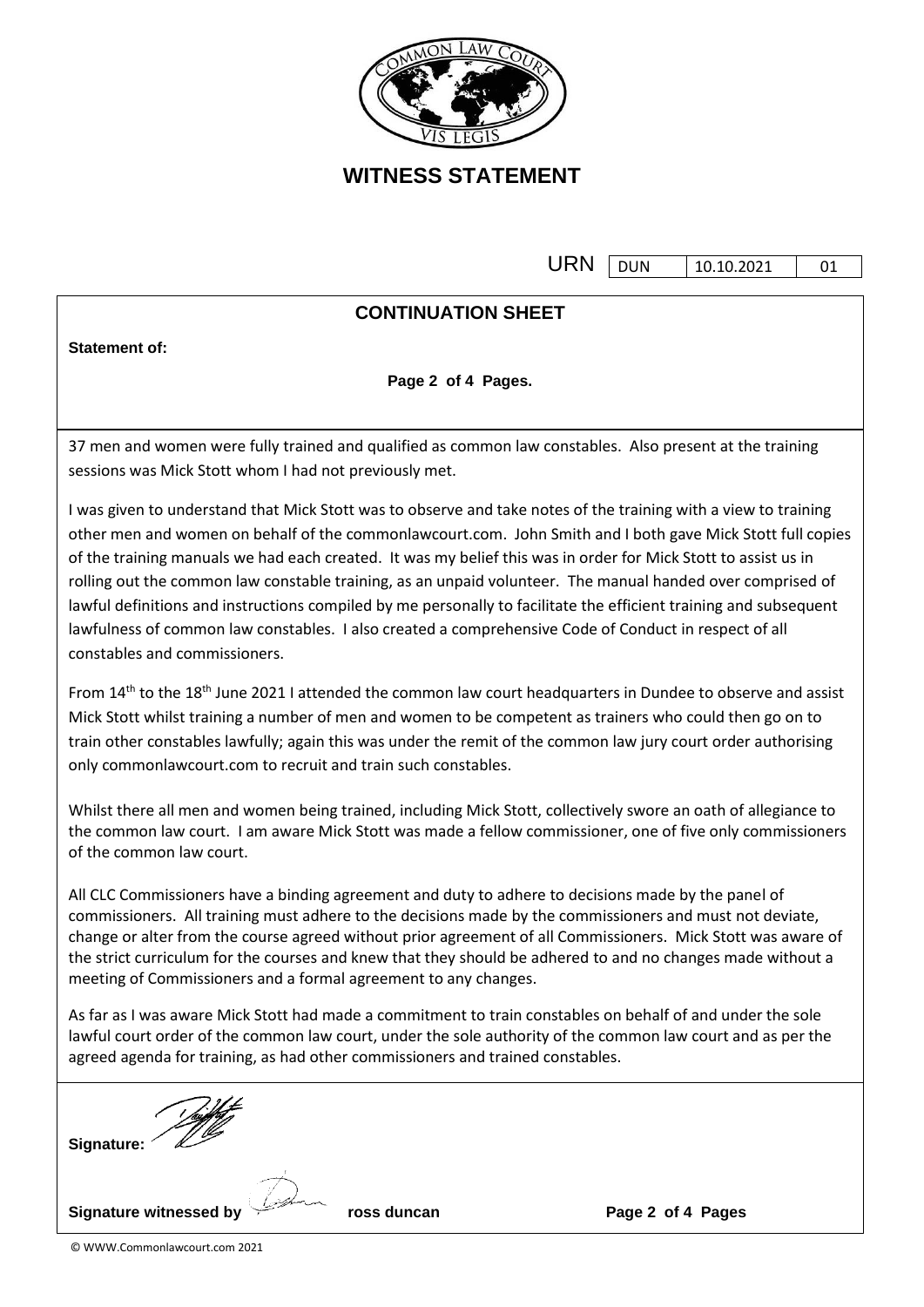

**URN** DUN 10.10.2021 01

#### **CONTINUATION SHEET**

**Statement of:** 

**Page 3 of 4 Pages.**

Mick Stott encouraged us all to gather interested men and women from all over the British Isles whereby he would assist in training groups at various locations to be common law constables.

I returned home to Cornwall and sometime later, having gathered a group of locals, arranged with Mick Stott for him to train them to become fully qualified trainers of constables. I had intended to assist with the training; Mick Stott agreed the date with me as the August 2021 and a group of some 16 to 20 men and women applied for the course.

I was taken seriously ill before the course commenced and out of action for some 6 to 7 weeks but Mick Stott remained keen to continue the training alone. He stated to me that it would be a four day intensive course. The course took place in one of the constable's homes free of charge and Mick Stott was provided with free accommodation at the premises. On the Saturday I was driven to the venue as I felt I should at least welcome and thank the trainees for their commitment. However, I was still extremely poorly and had to leave after about ten minutes only.

The following day I had two phone calls from confused trainees, asking questions about the "homework" Mick Stott had set for that day, Sunday. One trainee attended my home with some training documents to ask how to proceed. It was then I discovered that they had all been told to "home study" that day because Mick Stott had to attend a one day training session at Glastonbury for which I believe each trainee paid a fee. The trainees that were left on the Sunday have all expressed serious concerns as they were neither aware that one of the training days would be cut from the programme nor, as many have reported, were they trained in the basic elements of being a constable. I was assured several times by Mick Stott that the course would be 4 days. He had ample opportunity to mention to me he was cutting it to 3 days but never told me.

I am aware that Donnalee Andrews of the G300 attended the course on the Monday, took photos, personal details and bank account details of all the trainees. This was never the intention of the common law court and was entirely without my knowledge or consent.



© WWW.Commonlawcourt.com 2021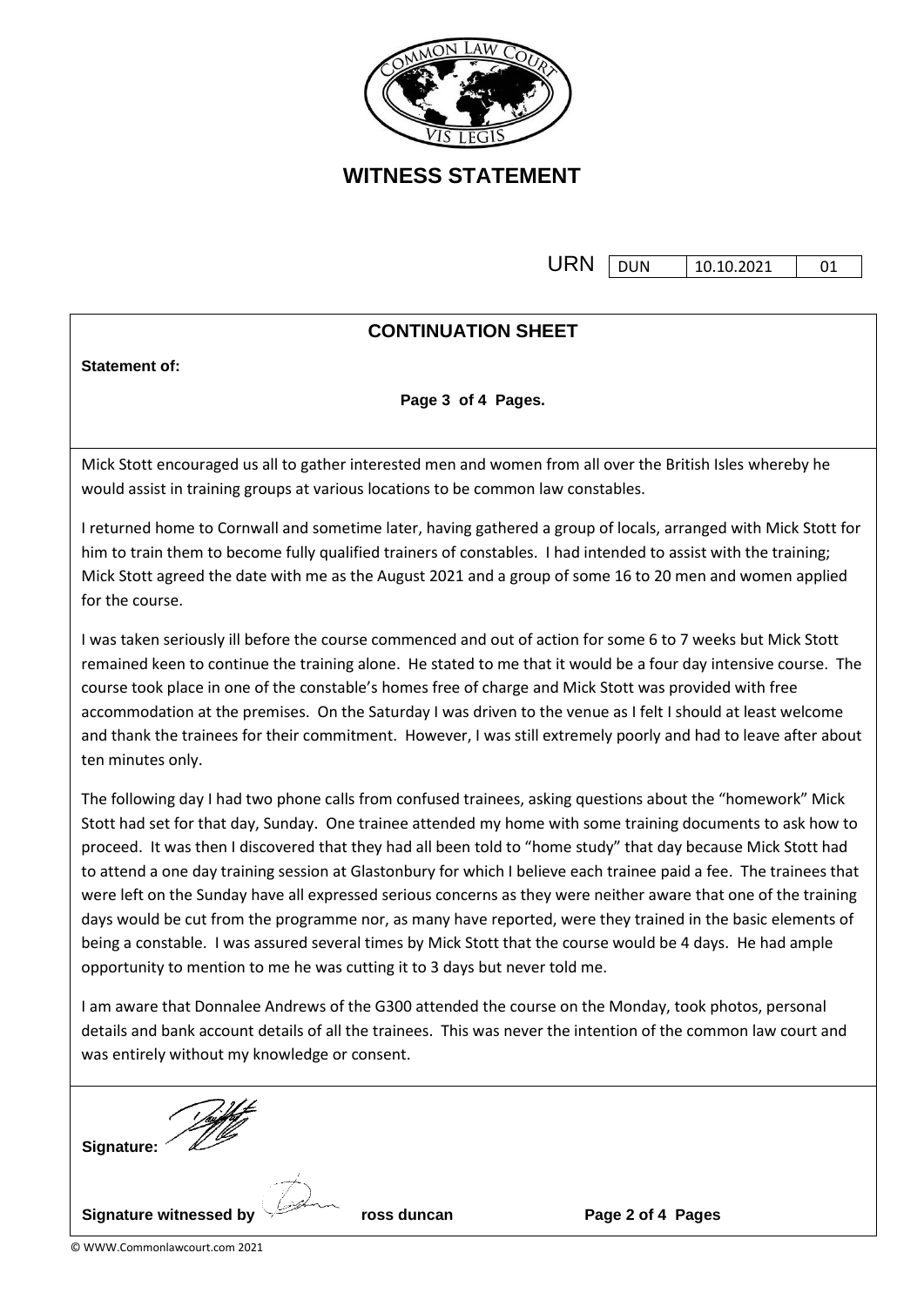

**URN** DUN 10.10.2021 01

#### **CONTINUATION SHEET**

**Statement of:** 

**Page 4 of 4 Pages.**

I also learned that all connections with the common law court had been severed and all trainees were made to abide by the rules of the Guardians 300 group (G300) and not to carry out any training without the express permission of the G300 and with payment up front.

The latest version of the G300 website has a series of training courses bookable only via the G300 site and only on condition of payment. This was never agreed to by the CLC Commissioners and was instigated without my knowledge whilst I was too poorly to monitor any training. Additionally the CLC ID (warrant cards and certificates) were to be issued free of charge; I am aware that the G300 took over this role without my knowledge at the time and demand £8 per ID card. Charging for ID cards and any courses was strictly not part of the Commissioners agreement. All trainees had been told there would be no fees whatsoever: This blatant takeover of our training by G300 and charging fees without my knowledge has caused many constable trainees to contact me complaining of the training that lacked constable techniques instruction provided which failed to prepare them properly as constables, lack of information and training manuals promised and failure to provide ID cards despite repeated requests to the G300 group.

The result of this has caused me embarrassment with many potential and actual constable volunteers. I have now had to spend many hours writing a specific two day training manual and arrange to retrain all of the trainers trained in Cornwall and Devon to replace the missing elements of the basic constable training delivered by Mick Stott and G300 system.

I also note that much of my training notes and manual and that of John Smith, our intellectual property, has been plagiarised on the G300 website to be used as their own training material.

The G300 organisation has misled me, failed to adhere to the agreement by commissioners and monetised the service and materials that I and John Smith had planned to deliver free of charge. This has caused a lot of extra work for me and others and much upset amongst out potential trainees. I have had to work hard to keep many on side as a result and have lost the trust of several would be excellent constables.